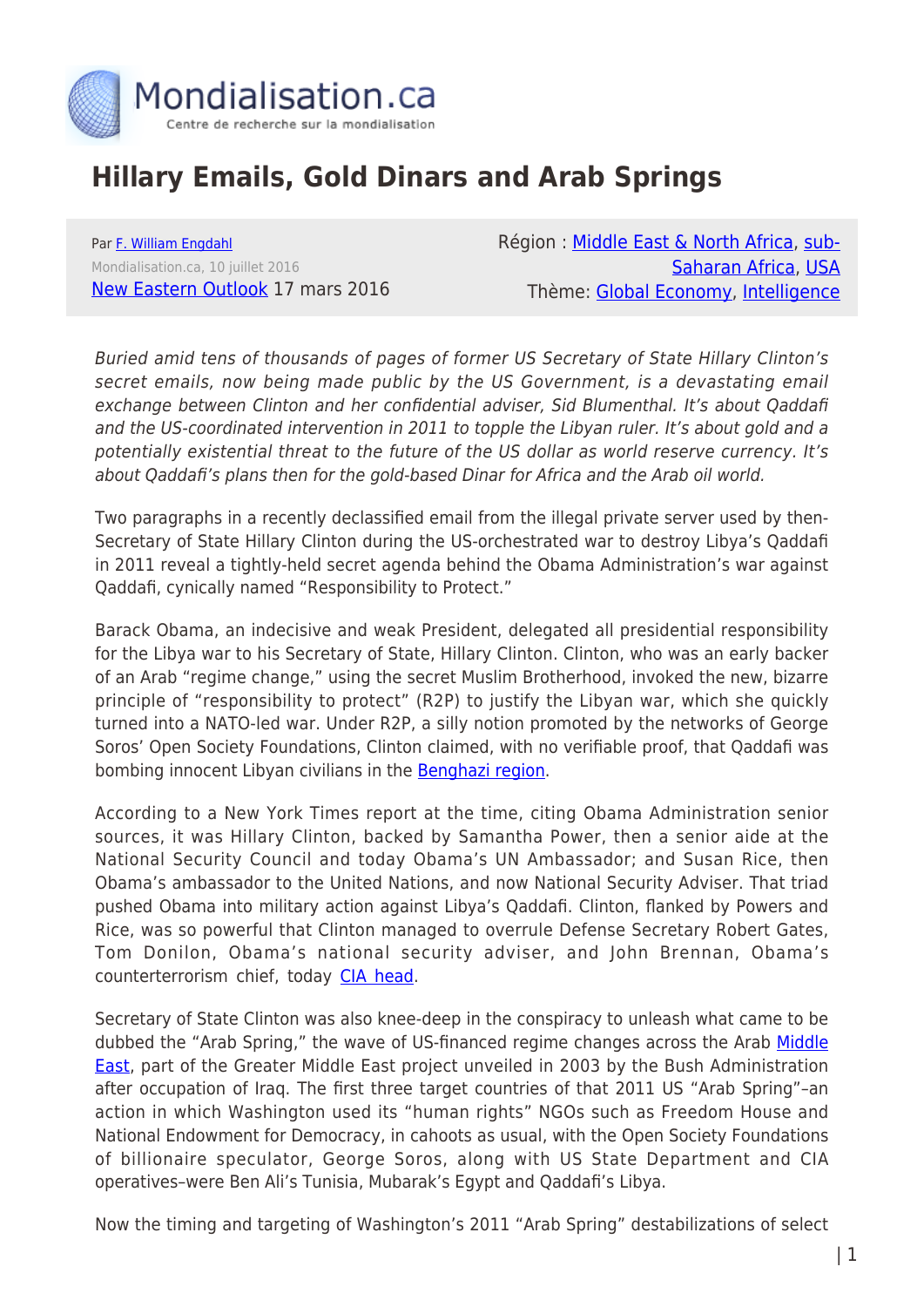Middle East states assume a new light in relation to just-released declassified Clinton emails to her private Libya "adviser" and friend, Sid Blumenthal. Blumenthal is the slick lawyer who defended then-President Bill Clinton in the Monika Lewinsky and other sex scandal affairs when Bill was President and facing impeachment.

## Qaddafi's gold dinar

For many it remains a mystery just why Washington decided that Qaddafi personally must be destroyed, murdered, not just sent into exile like Mubarak. Clinton, when informed of Qaddafi's brutal murder by US-financed Al Qaeda "democratic opposition" terrorists, told CBS news, in a sick, joking paraphrase of Julius Caesar, "We came, we saw, he died," words spoken by her with a hearty, [macabre laugh](http://www.cbsnews.com/news/clinton-on-qaddafi-we-came-we-saw-he-died).

Little is known in the West about what Muammar Qaddafi did in Libya or, for that matter, in Africa and in the Arab world. Now, release of a new portion of Hillary Clinton's emails as Secretary of State, at the time she was running Obama Administration war on Qaddafi, sheds dramatic new light on the background.

It was not a personal decision of Hillary Clinton to eliminate Qaddafi and destroy his entire state infrastructure. The decision, it's now clear, came from circles very high in the US money oligarchy. She was merely another Washington political tool implementing the mandate of those oligarchs. The intervention was about killing Qaddafi's well-laid plans to create a gold-based African and Arabic currency to replace the dollar in oil trades. Since the US dollar abandoned gold exchange for dollars in 1971 the dollar in terms of gold has dramatically lost value. Arab and African OPEC oil states have long objected to the vanishing purchasing power of their oil sales, mandated since the 1970's by Washington to be solely in US dollars, as dollar inflation soared more than 2000% to 2001.

In a newly declassified Clinton email from Sid Blumenthal to Secretary of State Hillary Clinton dated April 2, 2011, Blumenthal reveals the reason that Qaddafi must be eliminated. Using the pretext of citing an unidentified "high source" Blumenthal writes to Clinton, "According to sensitive information available to this source, Qaddafi's government holds 143 tons of gold, and a similar amount in silver… This gold was accumulated prior to the current rebellion and was intended to be used to establish a pan-African currency based on the Libyan golden Dinar. This plan was designed to provide the Francophone African Countries with an alternative to the French franc  $(CFA)$ ." That French aspect was only the tip of the Qaddafi gold dinar iceberg.

## Golden Dinar and more

During the first decade of this century, Gulf Arab OPEC countries, including Saudi Arabia, Qatar and others, began seriously diverting a significant portion of the revenues from their vast oil and gas sales into state sovereign wealth funds, many based on the success of Norway's Oil Fund.

Growing discontent with the US War on Terror, with the wars in Iraq and in Afghanistan, and with overall US Middle East policies after September 2001, led most OPEC Arab states to divert a growing share of oil revenues into state-controlled funds rather than trusting it to the sticky fingers of New York and London bankers as had been the custom since the 1970's when oil prices went through the roof, creating what Henry Kissinger fondly called the "petro-dollar" to replace the gold-backed dollar Washington walked away from on August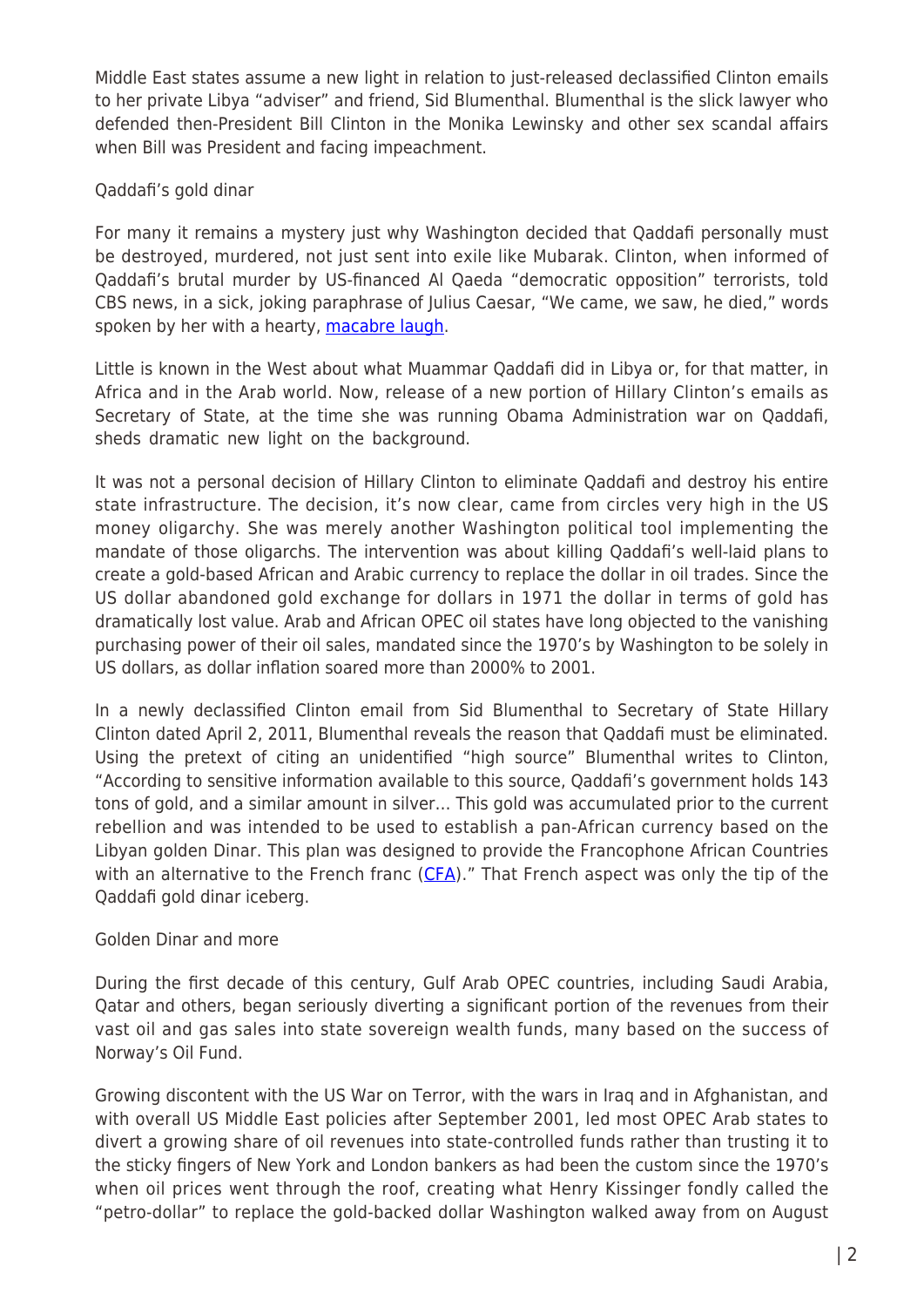15, 1971. The present Sunni-Shi'ite war or clash of civilizations is in fact a result of the US manipulations after 2003 in the region— "divide and rule."

By 2008 the prospect of sovereign control by a growing number of African and Arab oil states of their state oil and gas revenues was causing serious concern in Wall Street as well as the City of London. It was huge liquidity, in the trillions, they potentially no longer controlled.

The timing of the Arab Spring, in retrospect, increasingly looks tied to Washington and Wall Street efforts to control not only the huge Arab Middle East oil flows. It is now clear it was equally aimed at controlling their money, their trillions of dollars accumulating in their new sovereign wealth funds.

However, as is now confirmed in the latest Clinton-Blumenthal April 2, 2011 email exchange, there was a qualitatively new threat emerging for Wall Street and the City of London "gods of money," from the African and Arab oil world. Libya's Qaddafi, Tunisia's Ben Ali and Mubarak's Egypt were about to launch a gold-backed Islamic currency independent of the US dollar. I was first told of this plan in early 2012, at a Swiss financial and geopolitical conference, by an Algerian with extensive knowledge of the project. Documentation was scarce at the time and the story remained in my mental back-burner. Now a far more interesting picture emerges that puts the ferocity of Washington's Arab Spring and its urgency in the case of Libya into perspective.

'United States of Africa'

In 2009, Qaddafi, who was at the time the President of the African Union, had proposed that the economically depressed continent adopt the "[Gold Dinar](http://www.wnd.com/2011/08/337881/#fQbTdeRLfVczxYqc.99)."

In the months prior to the US decision, with British and French backing, to get a UN Security Council resolution that would give them the legal fig-leaf for a NATO destruction of the Qaddafi regime, Muammar Qaddafi had been organizing the creation of a gold-backed dinar that would be used by African oil states as well as Arab OPEC countries in their sales of oil on the world market.

Had that happened at the time Wall Street and the City of London were deep into the financial crisis of 2007-2008, the challenge to the reserve currency role of the dollar would have been more than serious. It would be a death knell to American financial hegemony, and to the Dollar System. Africa is one of the world's richest continents, with vast unexplored gold and mineral wealth, had been intentionally kept for centuries underdeveloped or in wars to prevent their development. The International Monetary Fund and World Bank for the recent decades have been the Washington instruments to suppress African real development.

Gaddafi had called upon African oil producers in the African Union and in Muslim nations to join an alliance that would make the gold dinar their primary form of money and foreign exchange. They would sell oil and other resources to the US and the rest of the world only for gold dinars. As President of the African Union in 2009, Qaddafi introduced for discussion to African Union member states Qaddafi's proposal to use the Libyan dinar and the silver dirham as the only possible money for the rest of the world to buy [African oil.](http://www.youshouldbuygold.com/2011/10/end-of-african-gold-standard-the-oil-gold-relationship/)

Along with the Arab OPEC sovereign wealth funds for their oil, other African oil nations,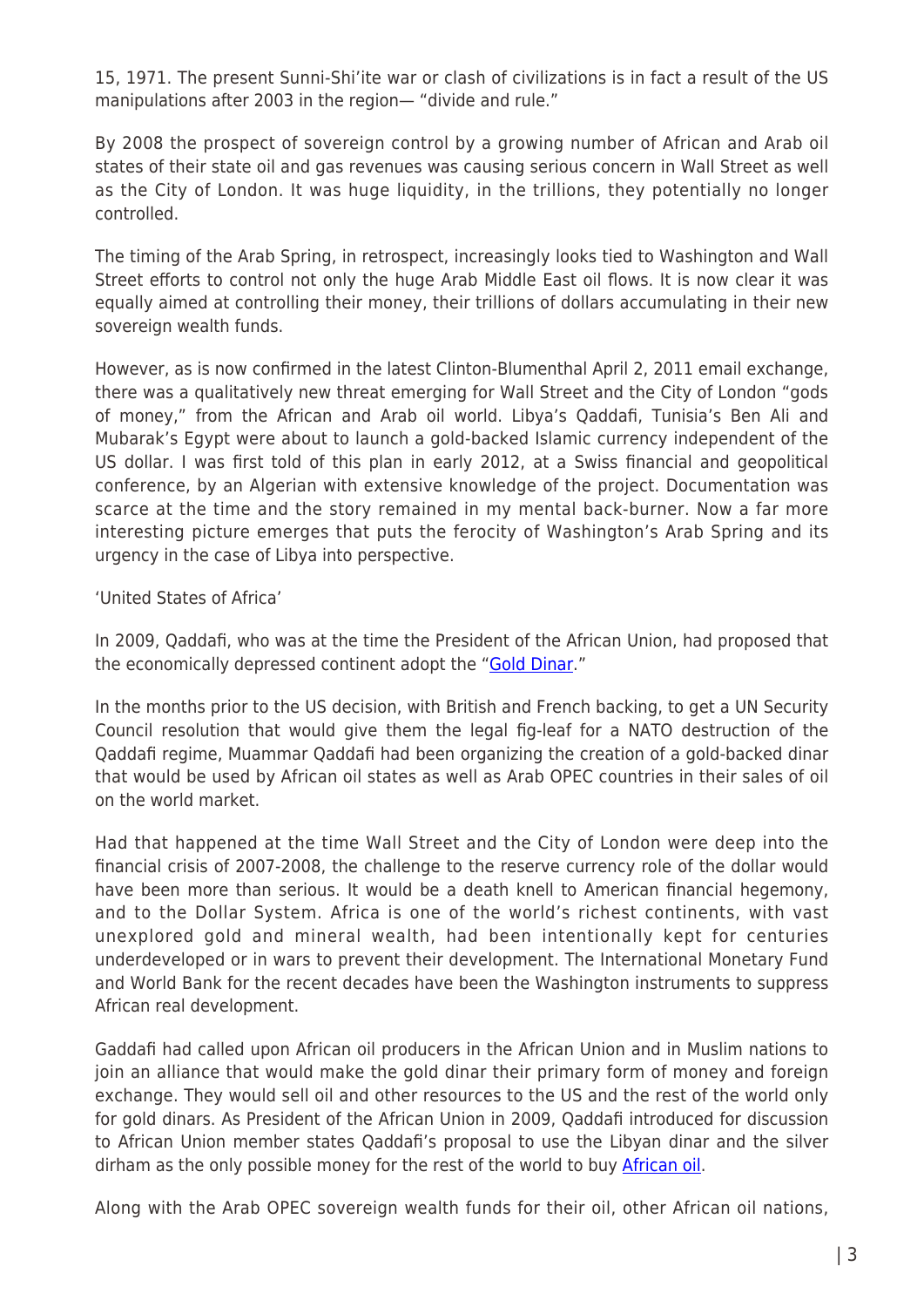specifically Angola and Nigeria, were moving to create their own national oil wealth funds at the time of the 2011 NATO bombing of [Libya](http://www.thisisafricaonline.com/Policy/Rise-of-the-African-sovereign-wealth-fund?ct=true). Those sovereign national wealth funds, tied to Qaddafi's concept of the gold dinar, would make Africa's long-held dream of independence from colonial monetary control, whether of the British Pound, the French Franc, the euro or the US dollar, a reality.

Qaddafi was moving forward, as head of the African Union, at the time of his assassination, with a plan to unify the sovereign States of Africa with one gold currency, a United States of Africa. In 2004, a Pan-African Parliament of 53 nations had laid plans for an African Economic Community – with a single gold currency by 2023.

African oil-producing nations were planning to abandon the petro-dollar, and demand gold payment for their oil and gas. The list included Egypt, Sudan, South Sudan, Equatorial Guinea, Congo, Democratic Republic of Congo, Tunisia, Gabon, South Africa, Uganda, Chad, Suriname, Cameroon, Mauritania, Morocco, Zambia, Somalia, Ghana, Ethiopia, Kenya, Tanzania, Mozambique, Cote d'Ivoire, plus Yemen which had just made significant new oil discoveries. The four African member-states of OPEC–Algeria, Angola, Nigeria, a giant oil producer and the largest natural gas producer in Africa with huge natural gas reserves, and Libya with the largest reserves–would be in the new gold dinar system.

Little wonder that French President Nicolas Sarkozy, who was given the up-front role in the war on Qaddafi by Washington, went so far as to call Libya a "threat" to the financial security of the [world.](http://www.thenewamerican.com/economy/markets/item/4630-gadhafi-s-gold-money-plan-would-have-devastated-dollar)

Hillary's 'rebels' create a central bank

One of the most bizarre features of Hillary Clinton's war to destroy Qaddafi was the fact that the US-backed "rebels" in Benghazi, in the oil-rich eastern part of Libya, in the midst of battle, well before it was at all clear if they would topple the Qaddafi regime, declared they had created a Western-style central bank, "in exile."

In the very first weeks of the rebellion, the rebel leaders declared that they had created a central bank to replace Gadhafi's state-owned monetary authority. The rebel council, in addition to creating their own oil company to sell the oil they captured announced: "Designation of the Central Bank of Benghazi as a monetary authority competent in monetary policies in Libya and appointment of a Governor to the Central Bank of Libya, with a temporary headquarters in [Benghazi.](http://www.thenewamerican.com/economy/markets/item/4630-gadhafi-s-gold-money-plan-would-have-devastated-dollar)"

Commenting on the odd decision, before the outcome of battle was even decided, to create a western-style central bank to replace Qaddafi's sovereign national bank that was issuing gold-backed dinars, Robert Wenzel in the Economic Policy Journal, remarked, "I have never before heard of a central bank being created in just a matter of weeks out of a popular uprising. This suggests we have a bit more than a rag tag bunch of rebels running around and that there are some pretty sophisticated[influences](http://www.thenewamerican.com/economy/markets/item/4630-gadhafi-s-gold-money-plan-would-have-devastated-dollar)."

It becomes clear now in light of the Clinton-Blumenthal emails that those "pretty sophisticated influences" were tied to Wall Street and the City of London. The person brought in by Washington to lead the rebels in March 2011, Khalifa Hifter, had spent the previous twenty years of his life in suburban Virginia, not far from CIA headquarters, after a break with Libya as a leading military commander of **[Qaddafi](http://www.mcclatchydc.com/news/nation-world/world/middle-east/article24618421.html#storylink=cpy)**.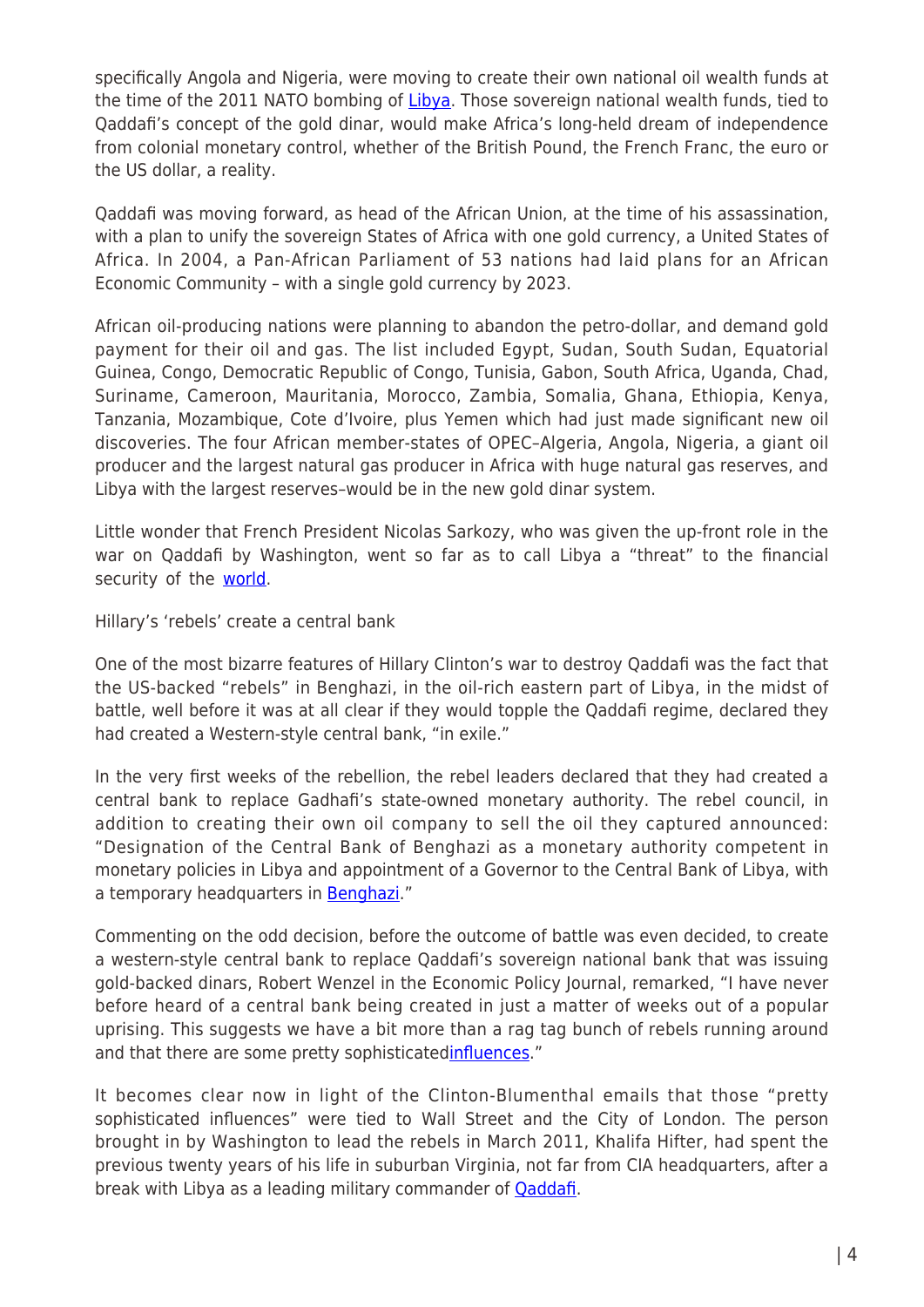The risk to the future of the US dollar as world reserve currency, if Qaddafi had been allowed to proceed–together with Egypt, Tunisia and other Arab OPEC and African Union members– to introduce oil sales for gold not dollars, would clearly have been the financial equivalent of a Tsunami.

## New Gold Silk Road

The Qaddafi dream of an Arabic and African gold system independent of the dollar, unfortunately, died with him. Libya, after Hillary Clinton's cynical "responsibility to protect" destruction of the country, today is a shambles, torn by tribal warfare, economic chaos, al-Qaeda and DAESH or ISIS terrorists. The monetary sovereignty held by Qaddafi's 100% state-owned national monetary agency and its issuance of gold dinars is gone, replaced by an "independent" central bank tied to the dollar.

Despite that setback, it's more than notable that now an entirely new grouping of nations is coming together to build a similar gold-backed monetary system. This is the group led by Russia and China, the world's number three and number one gold producing countries, respectively.

This group is tied to the construction of China's One Belt, One Road New Silk Road Eurasian infrastructure great project. It involves China's \$16 billion Gold Development Fund, and very firm steps by China to replace the City of London and New York as the center of world gold trade. The Eurasian gold system emerging now poses an entirely new quality of challenge to American financial hegemony. This Eurasian challenge, its success or failure, could well determine whether we allow our civilization to survive and prosper under entirely different conditions, or whether we decide to sink along with the bankrupt [dollar system.](http://journal-neo.org/2015/08/12/the-worth-of-gold-growing-by-the-day/)

F. William Engdahl is strategic risk consultant and lecturer, he holds a degree in politics from Princeton University and is a best-selling author on oil and geopolitics, exclusively for the online magazine ["New Eastern Outlook"](http://journal-neo.org/).

<http://journal-neo.org/2016/03/17/hillary-emails-gold-dinars-and-arab-springs/>

La source originale de cet article est [New Eastern Outlook](http://journal-neo.org/2016/03/17/hillary-emails-gold-dinars-and-arab-springs/) Copyright © [F. William Engdahl](https://www.mondialisation.ca/author/f-william-engdahl), [New Eastern Outlook,](http://journal-neo.org/2016/03/17/hillary-emails-gold-dinars-and-arab-springs/) 2016

Articles Par : [F. William](https://www.mondialisation.ca/author/f-william-engdahl) [Engdahl](https://www.mondialisation.ca/author/f-william-engdahl)

**Avis de non-responsabilité** : Les opinions exprimées dans cet article n'engagent que le ou les auteurs. Le Centre de recherche sur la mondialisation se dégage de toute responsabilité concernant le contenu de cet article et ne sera pas tenu responsable pour des erreurs ou informations incorrectes ou inexactes.

Le Centre de recherche sur la mondialisation (CRM) accorde la permission de reproduire la version intégrale ou des extraits d'articles du site **Mondialisation.ca** sur des sites de médias alternatifs. La source de l'article, l'adresse url ainsi qu'un hyperlien vers l'article original du CRM doivent être indiqués. Une note de droit d'auteur (copyright) doit également être indiquée.

Pour publier des articles de [Mondialisation.ca](https://mondialisation.ca) en format papier ou autre, y compris les sites Internet commerciaux, contactez: [media@globalresearch.ca](mailto:media@globalresearch.ca)